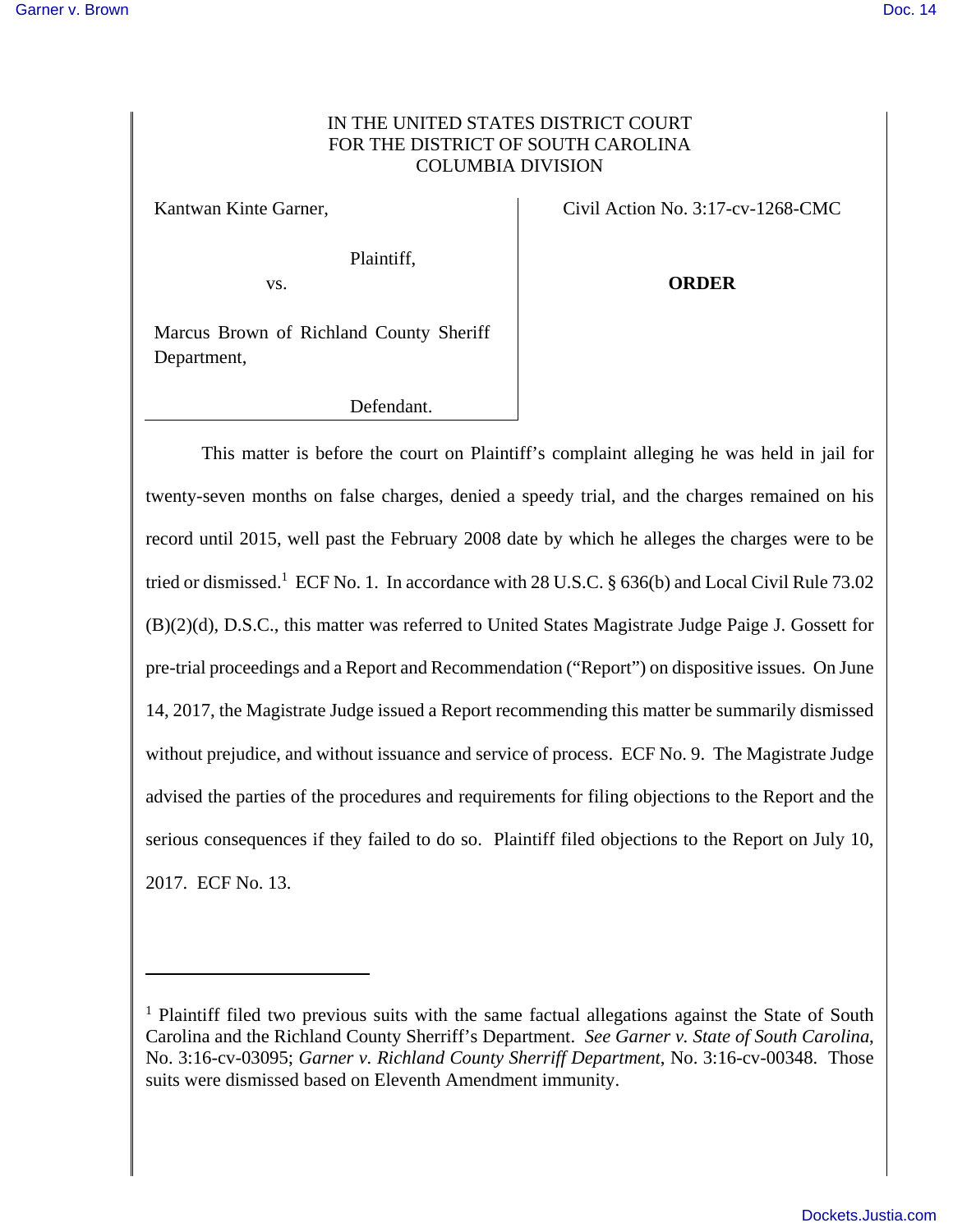The Magistrate Judge makes only a recommendation to this court. The recommendation has no presumptive weight, and the responsibility to make a final determination remains with the court. *See Mathews v. Weber*, 423 U.S. 261 (1976). The court is charged with making a de novo determination of any portion of the Report of the Magistrate Judge to which a specific objection is made. The court may accept, reject, or modify, in whole or in part, the recommendation made by the Magistrate Judge or recommit the matter to the Magistrate Judge with instructions. See 28 U.S.C. § 636(b).

 After conducting a de novo review of the record, the applicable law, the Report and Recommendation of the Magistrate Judge, and Plaintiff's objections, the court agrees with the Report's recommendation that the complaint should be dismissed. Plaintiff's complaint does not contain necessary factual information about his criminal case in Richland County, such as: when he was arrested, when he was released, whether the charges were dropped and if so, when, whether he asserted his right to a speedy trial during that prosecution, his charges, the circumstances of his arrest, or even the criminal case number. In his objections, Plaintiff states "the details are clear cut, I was falsely arrested knowingly just because of word of mouth in statements that don't match and states [sic] of the people who did the crime clearly stating they don't know me caught on the seen at the time of the crime." ECF No. 13. There are a few facts such as the case was before Judge Thomas in November of 2007, but this is not sufficient to determine anything further regarding the criminal case. Therefore, there are insufficient facts to adequately plead his claims of false imprisonment and violation of speedy trial requirements under *Ashcroft v. Iqbal*, 556 U.S. 662 (2009), and *Bell Atl. Corp. v. Twombly*, 550 U.S. 544 (2007), which require sufficient factual